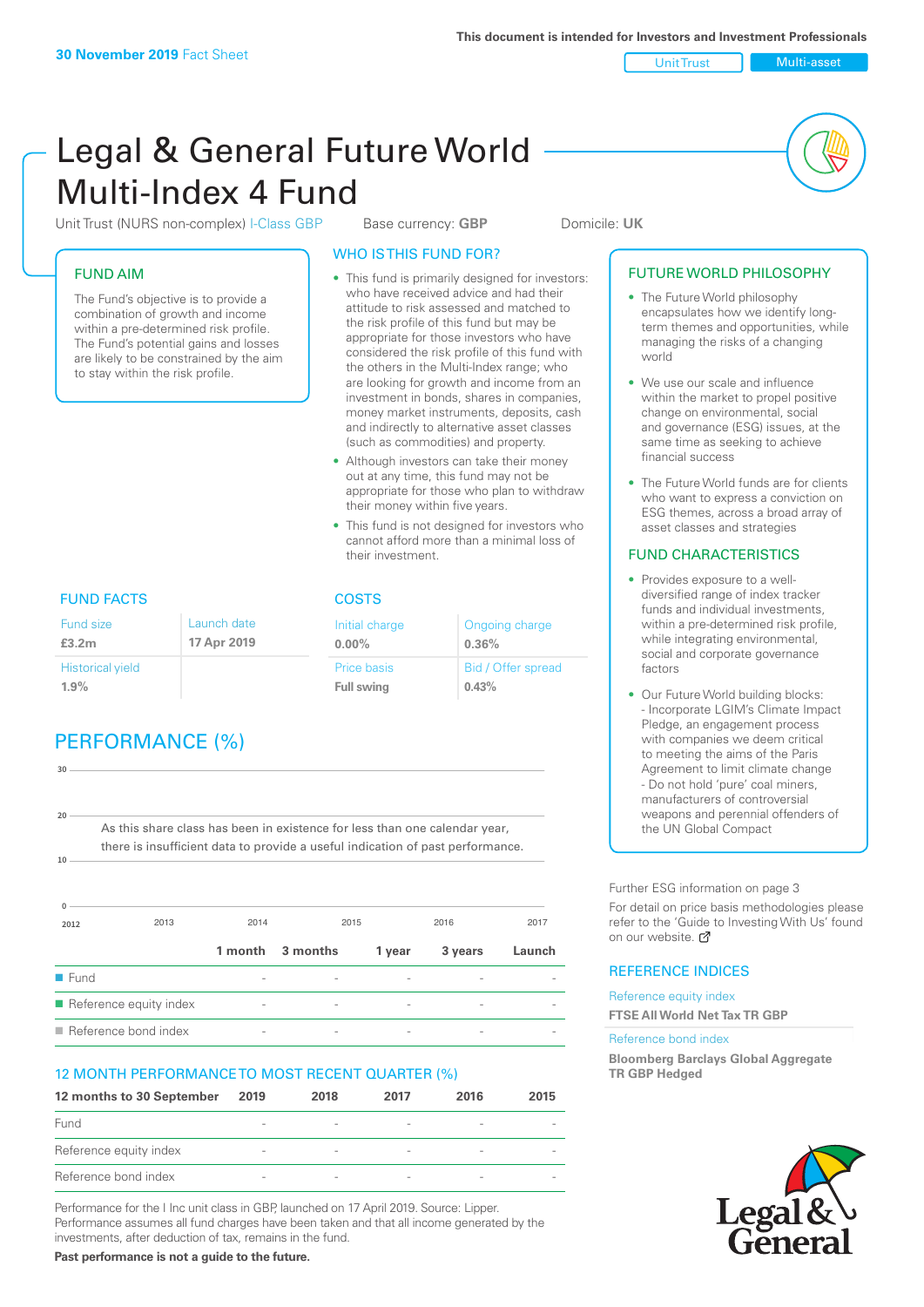## Legal & General Future World Multi-Index 4 Fund

Unit Trust (NURS non-complex) I-Class GBP

### PORTFOLIO BREAKDOWN

All data source LGIM unless otherwise stated. Totals may not sum due to rounding.





#### FUND MANAGERS

The fund managers have responsibility for managing the multi-index fund range. They are part of the Multi-Asset Funds (MAF) team in LGIM. This team focuses on designing and managing multi-asset funds that are tailored to match the specific objectives of various client types. The team sits within a wider Asset Allocation team which combines both depth of experience with a broad range of expertise from different fields, including fund management, investment consulting and risk management roles.

# TOP 10 HOLDINGS (%)

| L&G Future World ESG Developed Fund                | 20.1 |
|----------------------------------------------------|------|
| L&G Future World Global Credit Fund                | 17.5 |
| L&G Short Dated Sterling Corporate Bond Index Fund | 12.7 |
| L&G Future World ESG UK Fund                       | 8.9  |
| L&G Global Inflation Linked Bond Index Fund        | 7.0  |
| L&G High Income Trust                              | 4.5  |
| L&G Japan Equity UCITS ETF                         | 3.5  |
| L&G ESG EM Gov Bond Local Currency Fund            | 3.3  |
| L&G ESG EM Gov Bond USD Fund                       | 2.7  |
| L&G All Stocks Gilt Index Trust                    | 2.5  |
|                                                    |      |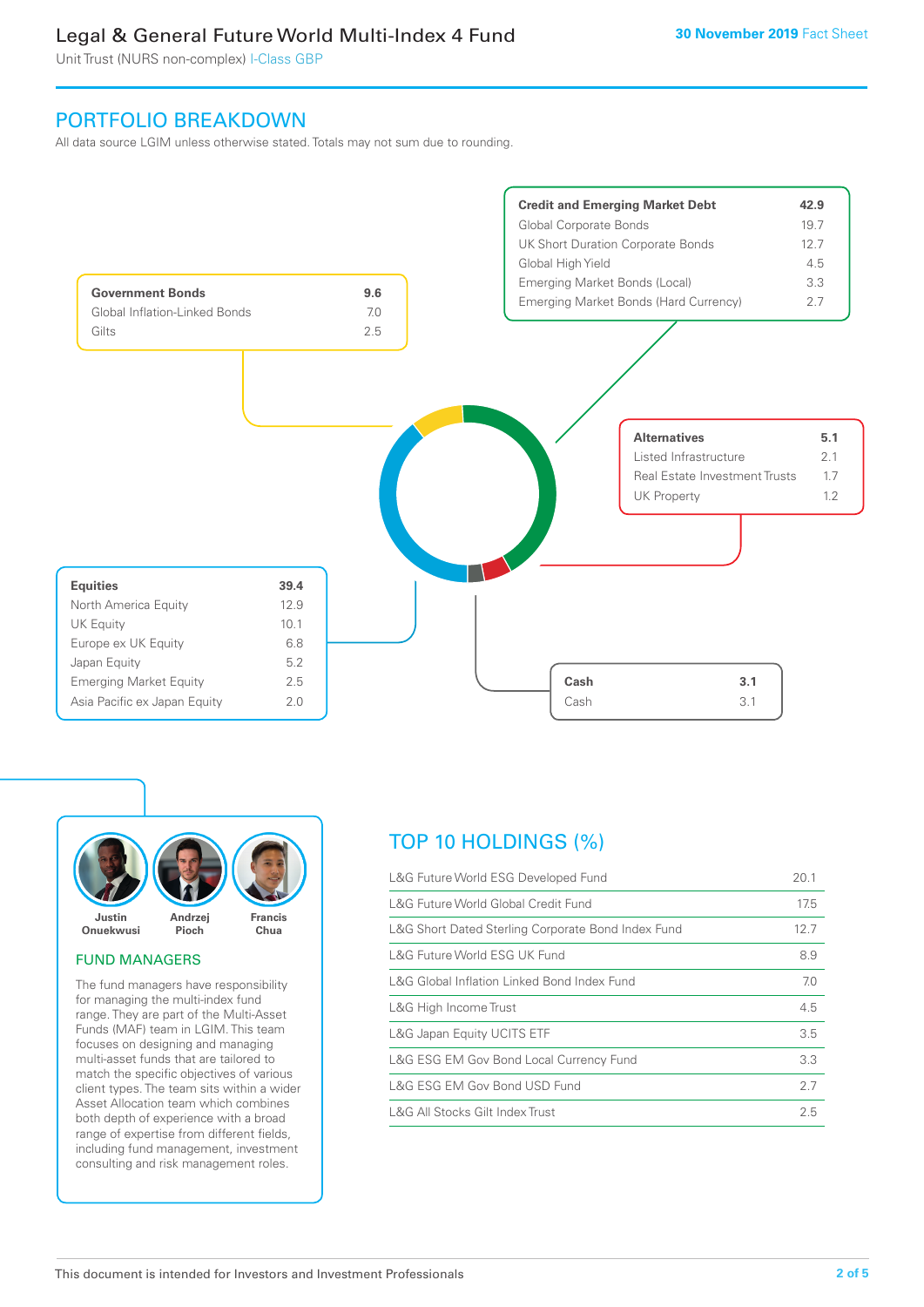## Legal & General Future World Multi-Index 4 Fund

Unit Trust (NURS non-complex) I-Class GBP

**52**

ESG score of comparator

# ESG COMMITMENT

**/100 /100**

From diesel emissions to oil spills, there have been many tangible examples in recent years of how failures in the way companies are run can have a harmful impact on the environment, society and investor returns. We believe responsible investing can mitigate the risk of such outcomes and has the potential to improve returns through the integration of environmental, social and governance (ESG) considerations, active ownership and longterm thematic analysis.

### ESG SCORE

We score companies based on environmental, social and governance factors. The ESG Score is aligned to our engagement and voting activities. As a result, this portfolio has an aggregate ESG Score of **55** versus a mainstream comparator of **52**.

ESG scores and carbon metrics are calculated for the portion of the portfolio that invests in LGIM's Future World funds.



### ENVIRONMENTAL PERFORMANCE

Carbon dioxide (CO2) is the most significant contributor to greenhouse gas emissions which are driving climate change. Compared to the unadjusted comparator, the fund will have a different exposure to current and future sources of carbon dioxide emissions.



**55**

ESG score of fund

**60%** Lower carbon reserves intensity than the unadjusted comparator

൹

CO<sub>2</sub>

**47%** Lower carbon

emissions intensity than the unadjusted comparator

**Equivalent to 4,750 barrels of oil**

### CARBON RESERVES

Carbon reserves are fossil fuels (coal, oil and gas) which, if burnt, will become the carbon emissions of the future. To meet global climate change targets, the unabated use of fossil fuels is expected to decline over time.

The figures below are a measure of the size of carbon reserves held by the fund's underlying companies.

**1,347** Fund **3,366 Comparator** 

**Tonnes of CO2 ei per \$1 million of market capitalisation**

The fund has **60%** lower carbon reserves intensityii compared to the unadjusted comparator. The difference in carbon reserves intensity means that for every \$1 million invested in the fund, the exposure to fossil fuels through the underlying companies is reduced by an amount equivalent to **4,750 barrels of oil**<sup>iii</sup>, compared to having invested in the unadjusted comparator.



Following the global Paris Agreement on climate change, companies in all sectors are expected to reduce their emissions to prepare and adapt for a low-carbon economy.



**Tonnes of CO2 e per \$1 million of sales**

The fund has **47%** lower carbon emissions intensity compared to the unadjusted comparator. Carbon emissions intensity describes the relationship between the carbon emissions of a company and its salesiv

The difference in carbon emissions intensity means that the fund has selected companies where, for the same level of sales, the associated emissions<sup>v</sup> are lower by 47% compared to the unadjusted comparator<sup>vi</sup>.



For further information please go to www.lgim.com/esginfo Ø

**The comparator for this fund is a bespoke asset-weighted blend\* of Solactive market-capitalisation indices in equities and credit. \*The blend will evolve over time in line with the actual asset allocation of the multi-asset fund.**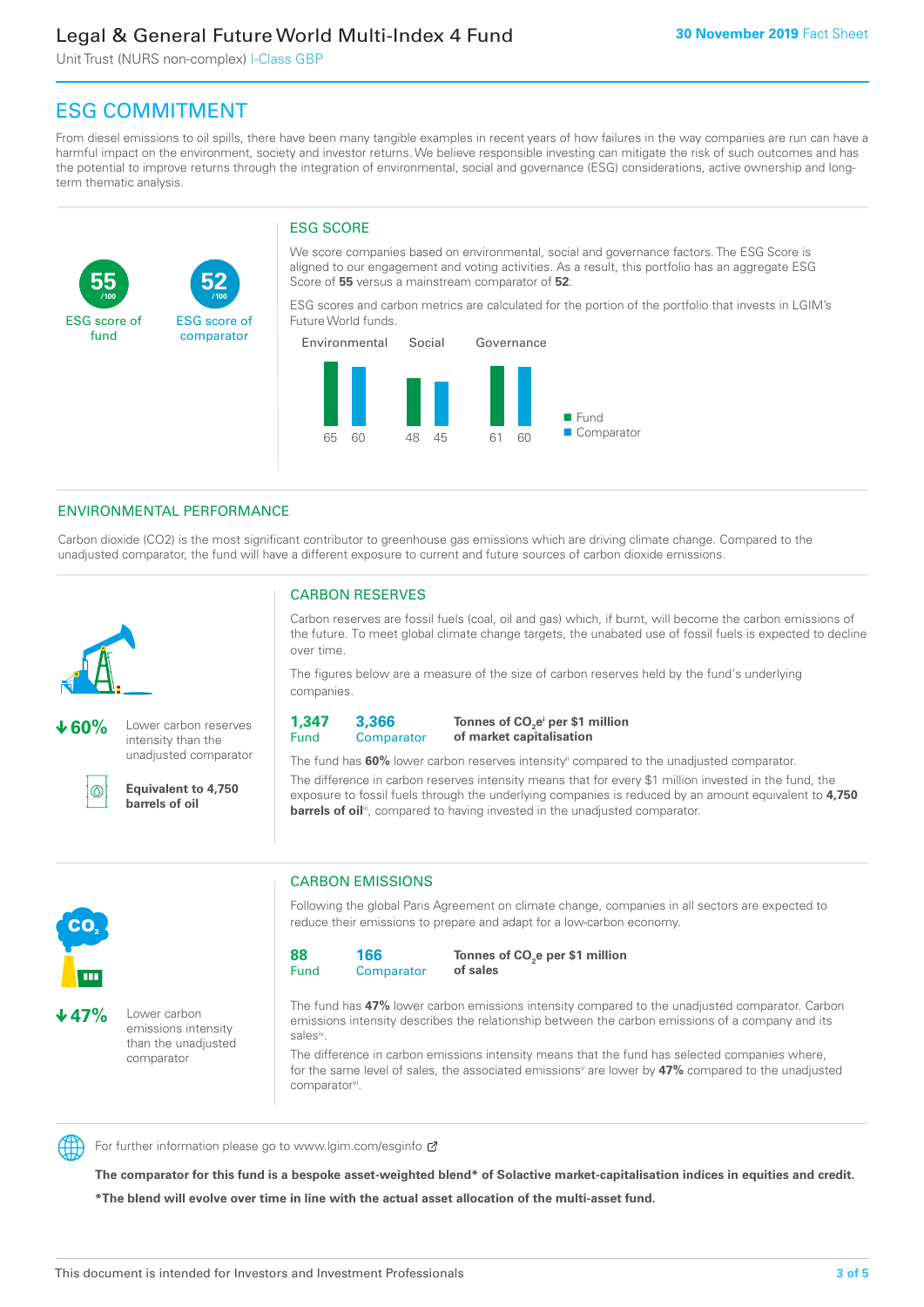# Legal & General Future World Multi-Index 4 Fund

Unit Trust (NURS non-complex) I-Class GBP

### **NOTES**

 $^\mathrm{i}$  Carbon dioxide equivalent (CO<sub>2</sub>e) is a standard unit to compare the emissions of different greenhouse gases.

<sup>ii</sup> The carbon reserves intensity of a company captures the relationship between the carbon reserves the company owns and its market capitalisation. The carbon reserves intensity of the overall fund reflects the relative weights of the different companies in the fund.

iii We consider one barrel of oil equivalent to 0.425 tonnes of CO<sub>2</sub>e, based on International Energy Agency and Intergovernmental Panel on Climate Change guidelines.

#### iv The choice of this metric follows best practice recommendations from the **Task Force on Climate-related Financial Disclosures**.

v Data on carbon emissions from a company's operations and purchased energy is used.

vi This measure is the result of differences in the weights of companies between the index or the fund and the comparator, and does not depend on the amount invested in the fund. It describes the relative 'carbon efficiency' of different companies in the comparator (i.e. how much carbon was emitted per unit of sales) or in the fund, not the contribution of an individual investor in financing carbon emissions.

We use a proxy comparator to represent a typical comparable universe for this fund.

**HSBC:** Source: HSBC Bank Plc. ("HSBC") – HSBC Climate Solutions Database. All rights in the HSBC Climate Solutions Database and data content therein are vested in HSBC. Neither HSBC, nor its affiliates accept any liability for the accuracy or completeness of the HSBC Climate Solutions Database. No further distribution of HSBC data is permitted without HSBC's express written consent.

**Trucost:** Source: S&P Trucost Limited © Trucost 2019. All rights in the Trucost Data and Reports vest in Trucost and/or its licensors. Neither Trucost, nor its affiliates, nor its licensors accept any liability for any errors, omissions or interruptions in the Trucost Data and/or Reports. No further distribution of the Data and/or Reports is permitted without Trucost's express written consent.

**Sustainalytics:** Part of this publication may contain Sustainalytics proprietary information that may not be reproduced, used, disseminated, modified nor published in any manner without the express written consent of Sustainalytics. Nothing contained in this publication shall be construed as to make a representation or warranty, express or implied, regarding the advisability to invest in or include companies in investable universes and/or portfolios. The information is provided "as is" and, therefore Sustainalytics assumes no responsibility for errors or omissions. Sustainalytics cannot be held liable for damage arising from the use of this publication or information contained herein in any manner whatsoever.

The calculations above rely on third party data provided at a point in time that may not cover the entirety of the fund's investments or the fund's comparator. As a result, what we report may change as third party data changes and may also differ from other third party calculations.

**Refinitiv:** Source: Refinitiv ESG